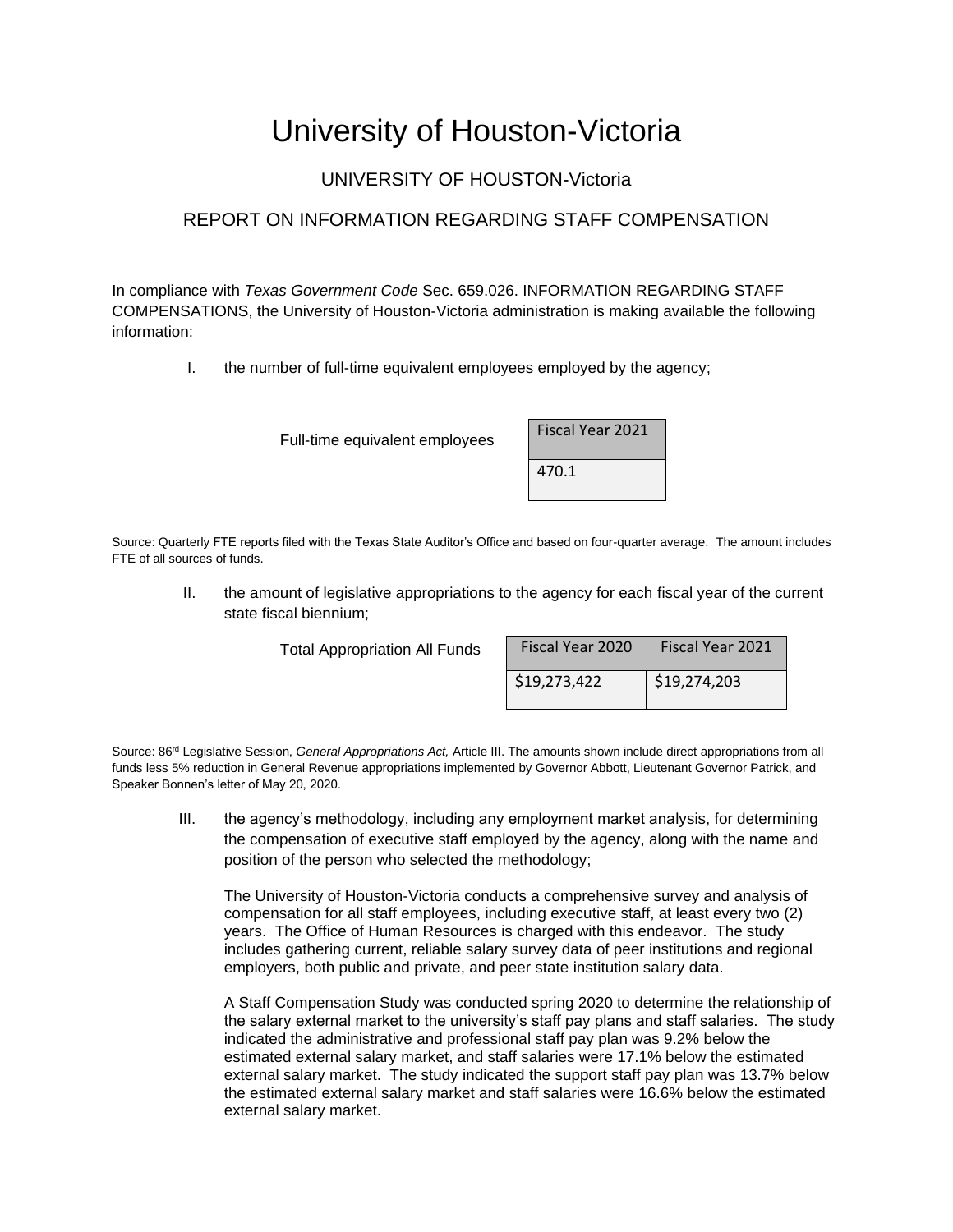A new single staff pay plan was recommended to standardize the percentage between pay grades and pay grade range spreads and increase the pay grade salary structure by approximately 5%. The new staff pay plan would bring the pay grade salary structure within approximately 8% of the estimated external salary market. The new staff pay plan was approved by the Executive Committee, but implementation was delayed until FY22 to fund associated staff salary pay equity adjustments. Due to the delayed implementation of the new staff pay plan, the next comprehensive staff salary market analysis is scheduled for spring 2023.

- IV. Whether executive staff are eligible for a salary supplement; The President is the only individual receiving a salary supplement meeting the requirements of the *General Appropriations Act (GAA),* Article IX, Section 3.02 The President is eligible for a salary supplement per the *GAA,* Article III, Special Provisions, Section 5, Paragraph 2. It is not the current policy of the UH System to accept gifts, grants, donations, or other consideration designated by a donor for salary supplements.
- V. the market average for compensation of similar executive staff in the private and public sectors;

All staff salaries are adjusted based upon market analysis conducted to the estimated external salary market based upon years of service and availability of funds.

VI. the average compensation paid to employees employed by the agency who are not executive staff; and

Average compensation paid to staff

| Fiscal Year 2021 |  |
|------------------|--|
| \$44,664         |  |

VII. The percentage increase in compensation of executive staff for each fiscal year of the five preceding fiscal years and the percentage increase in legislative appropriations to the agency each fiscal year of the five preceding fiscal years.

| <b>Executive Staff</b>                           | <b>FY2017</b> | <b>FY2018</b> | <b>FY2019</b> | <b>FY2020</b> | <b>FY2021</b> |
|--------------------------------------------------|---------------|---------------|---------------|---------------|---------------|
| President                                        | $0.00\%$      | $0.00\%$      | $0.00\%$      | $0.00\%$      | $0.00\%$      |
| Provost & Vice Pres, Academic Affairs            | $0.00\%$      | $0.00\%$      | 4.00%         | $0.00\%$      | 0.00%         |
| Vice Pres, Administration & Finance              | $0.00\%$      | $0.00\%$      | 4.98%         | 3.00%         | $0.00\%$      |
| Vice Pres, Advancement & Ext<br><b>Relations</b> | 0.00%         | 0.00%         | 3.54%         | 5.00%         | 0.00%         |
| Vice Pres, Student Affairs                       | 0.00%         | 0.00%         | 3.49%         | 4.00%         | 0.00%         |
| Vice Pres, Enrollment Mgmt                       |               |               |               |               | 0.00%         |
| Asst Vice Pres, Enrollment Mgmt                  | $0.00\%$      | $0.00\%$      | 6.00%         |               |               |

Note: Percentage of salary increases are based on salaries for positions on September 1<sup>st</sup> of each year.